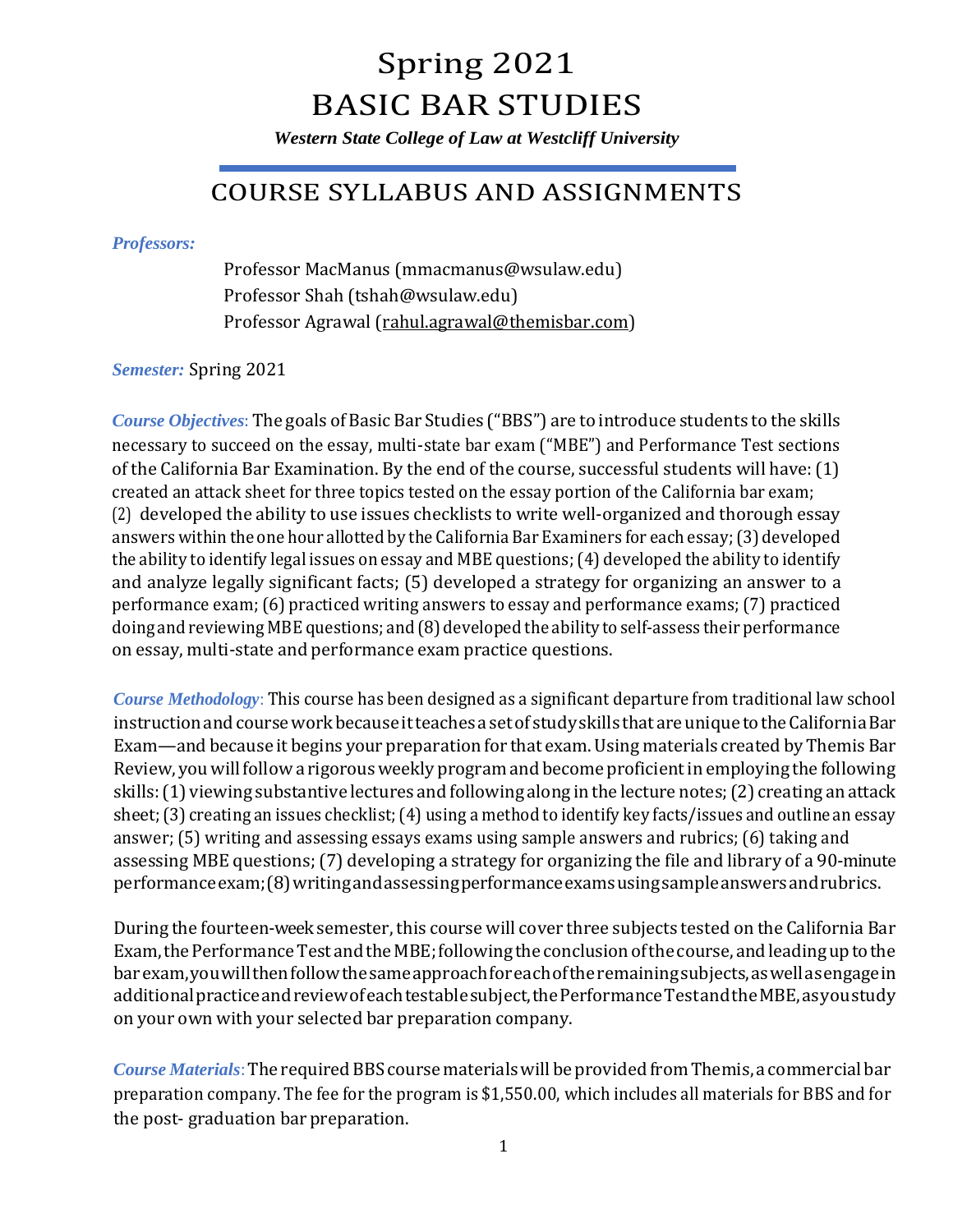*Class Participation:* Legal education is a cooperative venture. Class participation therefore is a mandatory part of this course. Any student who is deemed unprepared for class will be treated as absent for that day and a student who is unprepared on two (2) occasions will automatically be withdrawn from the course.

#### *Requirements for Participation in Zoom Sessions:*

- FindadedicatedquietspacetoattendZoomsessions,tominimizethechancesthatyouwill be disrupted during the session.
- Arrive to class early and dressed as you would to attend an in-person class.
- Your camera must be turned on for the duration of the class. If desired, you can use the background settings in Zoom to create an artificial background that blocks the view of your space while still allowing you to be seen on camera.
- Comeprepared,asyouwouldforanin-personclass. ParticipationinZoomclassesisas important as it is during an in-person class session.
- Donotmultitask–stayfocusedontheclassdiscussion–donotwanderinandoutofthe Zoom session.
- If you have to miss a Zoom session, or arrive late or leave early, notify the professor in advance, as you would for an in-person class.
- If you have connectivity issues, whether it be long-term or short-term, that impact your ability toparticipate(e.g.,ifyouarelimitedtodial-inwithoutvideo),notifyyourprofessorsoother accommodations can be explored.
- Donot post screenshots or recordings of any Zoom classes on social media. Such actions would constitute a violation of the Student Honor Code. If you need access to a recording of the Zoom session, please contact yourprofessor.
- Sign into Zoom with the name under which you are registered for class. If you prefer to be called by a different name or nickname, please notify your professor in advance so you are mot marked absent.
- Unless your professor instructs you otherwise, mute your microphone when you are not speaking. Unmute to speak or to ask or answer questions.
- Zoom classes are not YouTube or Netflix. You should be actively engaged in answering questions, taking notes, writing down questions you wish to ask later during class or during officehours,etc.Thiswillnotonlyhelpyoustayengagedandparticipatinginclass,itwill also help your learning in the online format.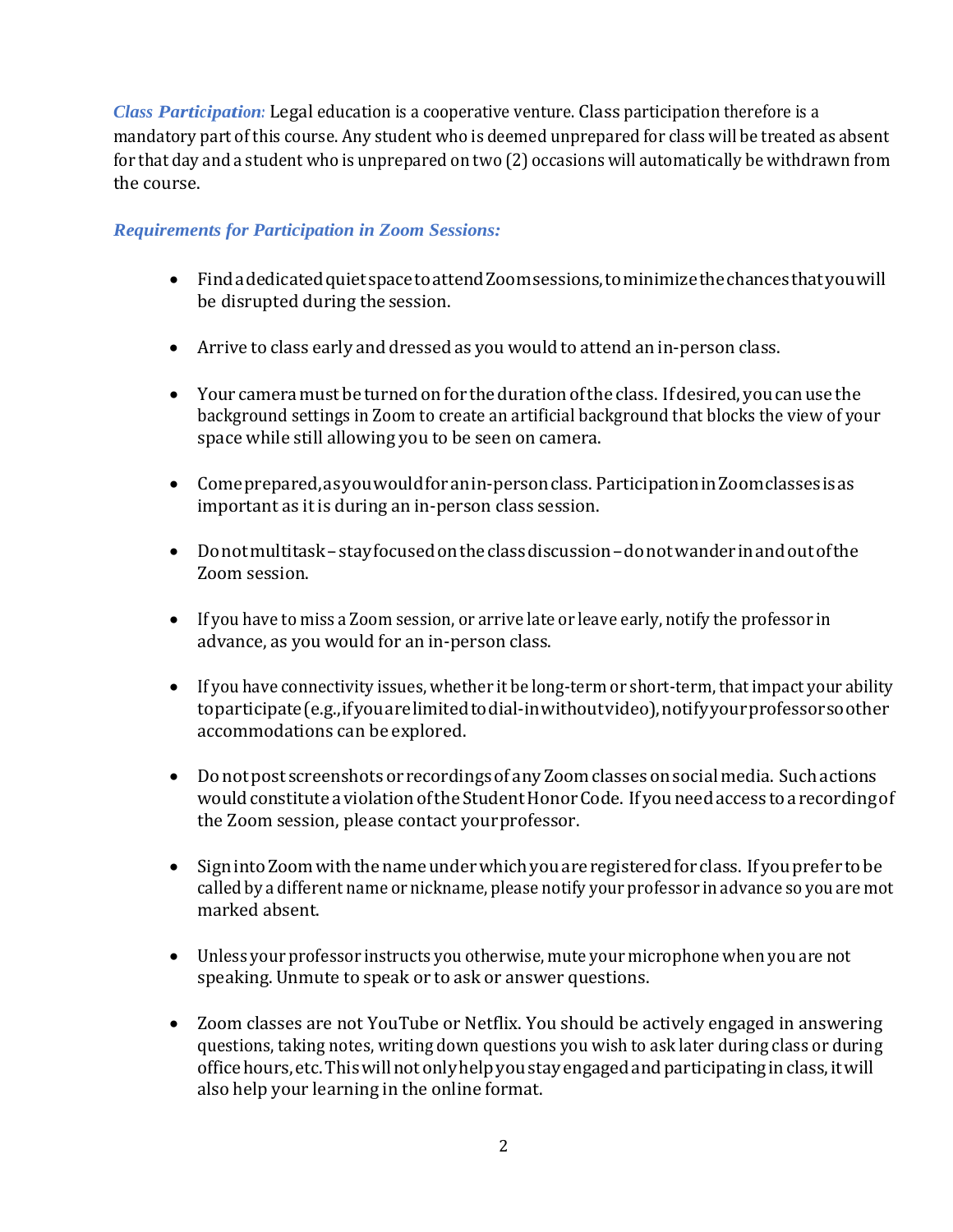*Course Grading:* You will receive two separate grades for the course.

Your grade for the Essay/PT class (3 units) is based on the following four components: (1) your score on the written portion of the midterm (25%);

(2) your score on the written portion of the final examination (35%);

- (3) completion of viewing your lectures online and completing the lecture workbooks (10%); and
- (4) the attack sheets you submit during the semester (10%).
- (5) The four (4) mandatory writing assignments (essays/PT) you submit during the semester (20%)

Your grade for the MBE class (3 units) is based on the following four components:

(1) your score on the MBE portion of the midterm (30%);

(2) your score on the MBE portion of the final examination (40%);

(3) completion of viewing your lectures online and completing the lecture workbooks (20%); and (4) completion of weekly MBE quizzes (10%).

YouwillnotbegradedontheaccuracyofyouranswerstotheweeklyMBEquizzes,butratheronyour timely submission ofthe work and your improvement throughout the course.

*After-Class Assignments*: After every class session you will be completing homework assignments. Those assignments will include preparing/completing attack sheets, issues checklists, taking MBE quizzes,andotherassignmentsdirectedathelpingyoulearnthematerialandpracticetheskillson whichyouwillbetestedonyourmidterm,finalexaminationandtheCaliforniaBarExamination.You willbegradedontheextenttowhichyoursubmissionsdemonstrateagoodfaithefforttosuccessfully complete the assignments. For each assignment, including each MBE quiz, essay answer, attack sheet or performance exam assignment that you fail to submit, or that does not reflect a good faith effort, one tenth of a point will be deducted from your final course grade (i.e.: if you earn a final grade of 2.5 in the class, your final grade will be reduced to a 2.4, if you fail to take an MBE quiz and an additional one-tenth of a point will be deducted for every missed assignment thereafter). Points may also be assigned or deducted from your final grade based on class participation (or lack thereof).

*Homework Expectations and Time Commitment:* Because this class begins your preparation for the barexam,itrequiresasubstantialamountofworkoutsideofclasstime.Youshouldexpecttospend,on average, at least two hours of preparation for every one hour of class time; more specifically, between twelve and fifteen hours per subject viewing lectures, and an additional twelve to fifteen hours per subjectcreatingattack sheets,andapproximatelytwotofourhourseachweektakingMBEquizzes and completing assignments.

*Class Attendance:* If you arrive late to class, leave during class time or depart early (without prior permission), you will be marked absent for that session. If you miss more than two class sessions, you will be withdrawn from the class.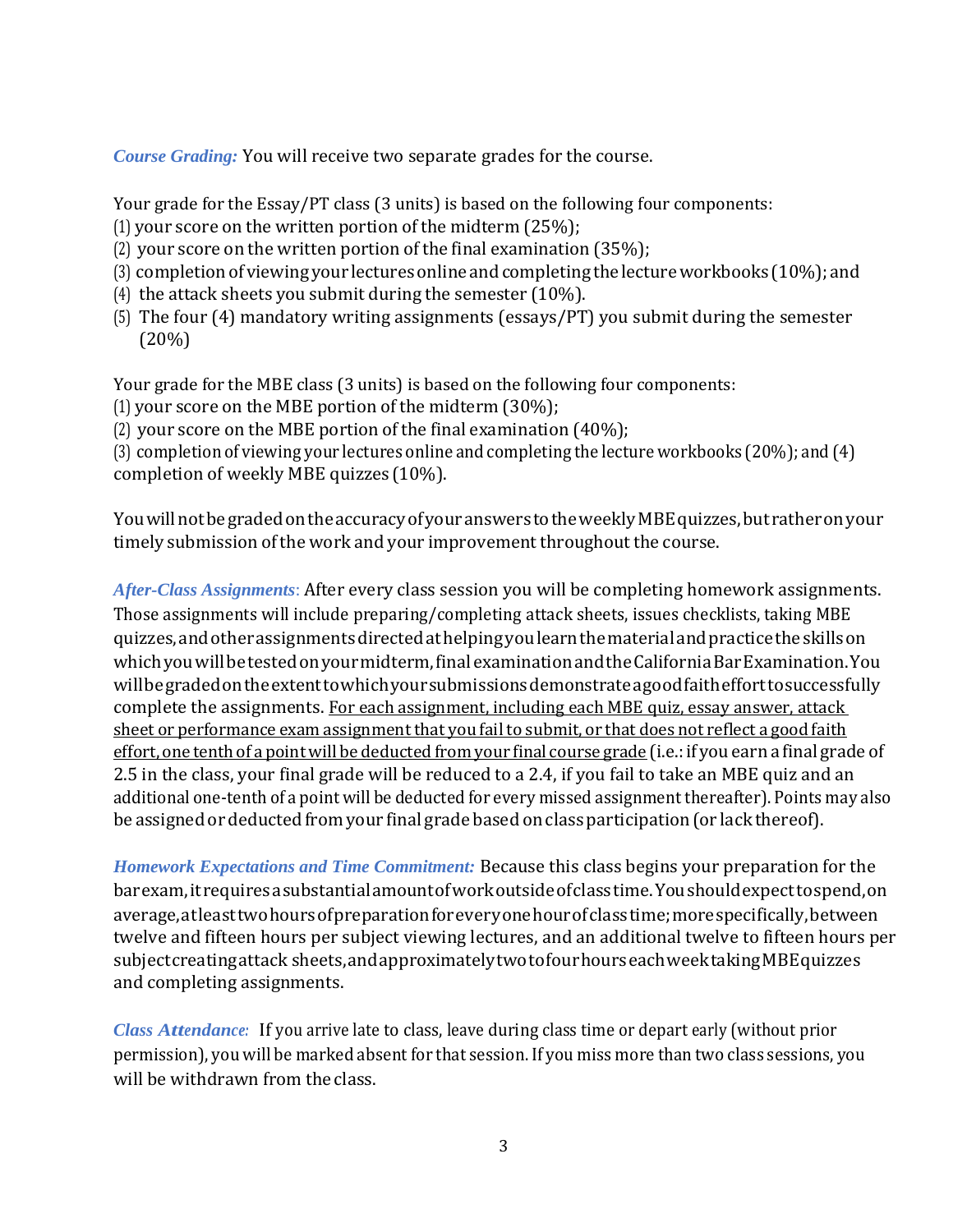*Course Website:* Please sign up for the Spring 2021 BBS TWEN Course. There you will find all of your materials for each class of the semester.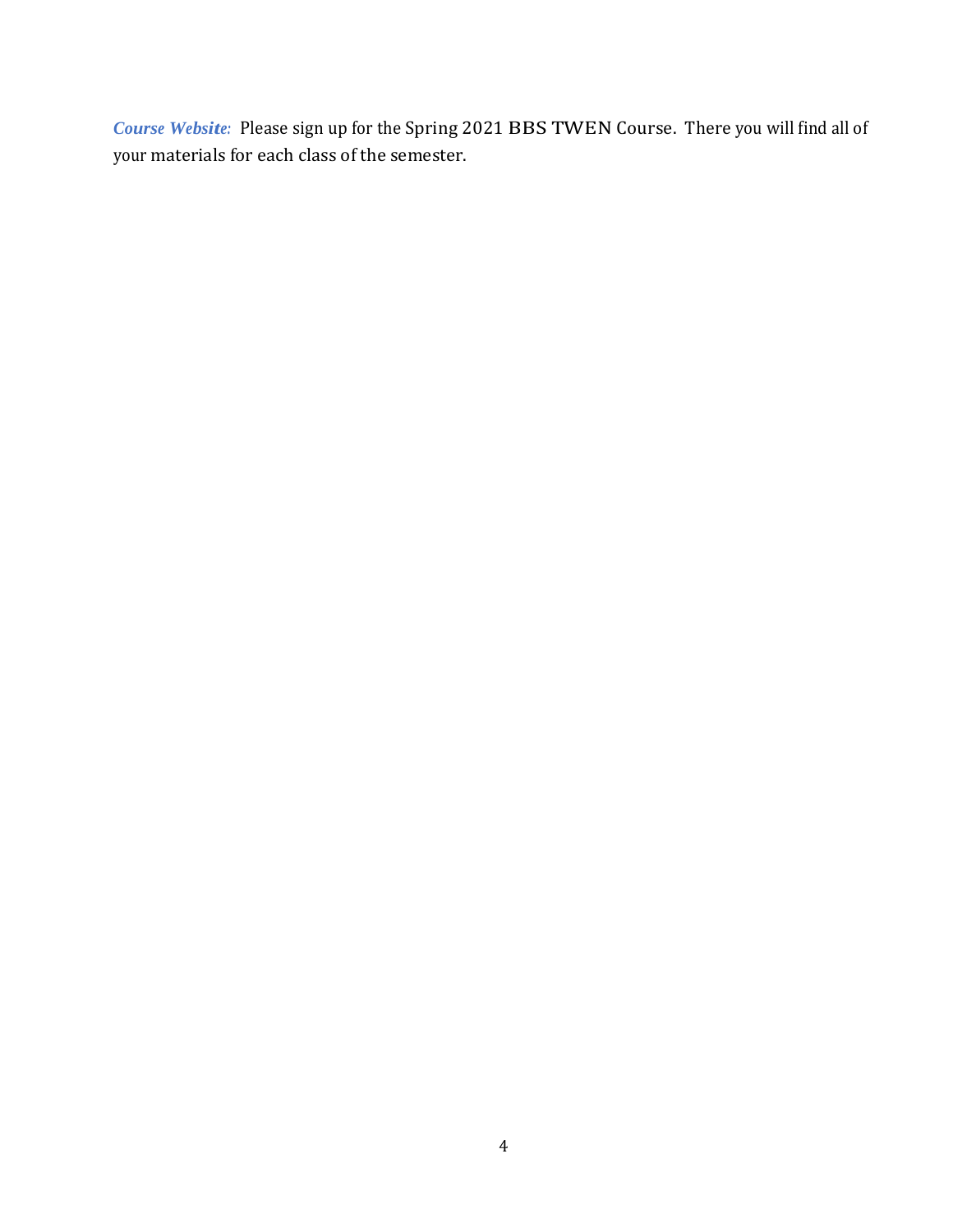*Disability Services:* Western State College of Law provides accommodations to qualified students withdisabilities.TheDisabilitiesServicesOfficeassistsqualifiedstudentswithdisabilitiesinacquiring reasonable and appropriate accommodations and in supporting equal access to services, programs, and activities at Western State College of Law.

Toseekreasonableaccommodations, astudentmust contactSeniorAssistantDeanDonnaEspinoza, Student Services Director and Disabilities Services Coordinator, whose office is in the Students Services Suite, Room 111. Dean Espinoza's phone number and email address are: (714) 459-1117; [despinoza@wsulaw.edu. W](mailto:despinoza@wsulaw.edu)hen seeking accommodations, a student should notify Dean Espinoza of her orhisspecificlimitationsand,ifknown,herorhisspecificrequestedaccommodations.Studentswho seek accommodations will be asked to supply medical documentation of the need for accommodation. Classroom accommodations are not retroactive but are effective only upon the student sharing approved accommodations with the instructor or professor. Therefore, students are encouraged to request accommodations as early as feasible with Dean Espinoza to allow for time to gather necessary documentation. If you have a concern or complaint in this regard, please notify Dean Espinoza; or please notify Dean Allen Easley at [aeasley@wsulaw.edu](mailto:aeasley@wsulaw.edu) or (714) 459-1168. Complaints will be handled in accordance with the College of Law's "Policy against Discrimination and Harassment."

*Office Hours, Appointments and Email:* Students may use office hours to address their concerns regardinganyofthecoursematerialorforotherguidance. YoucansignupforProfessor MacManus's Office Hours on her TWEN Course: Professor MacManus's Spring 2021Office Hours. You can also sign up for Professor Shah's office on her TWEN Course: Professor Shah's Spring 2021 Office Hours. Professor Agrawal is available for office hours via email.

*Assignments and Class Times:* Below is a list of the subject matter and skills covered during class, and the assignments for each class session. This list is not exhaustive and may be amended as needed (additional assignments will be assigned and distributed during class).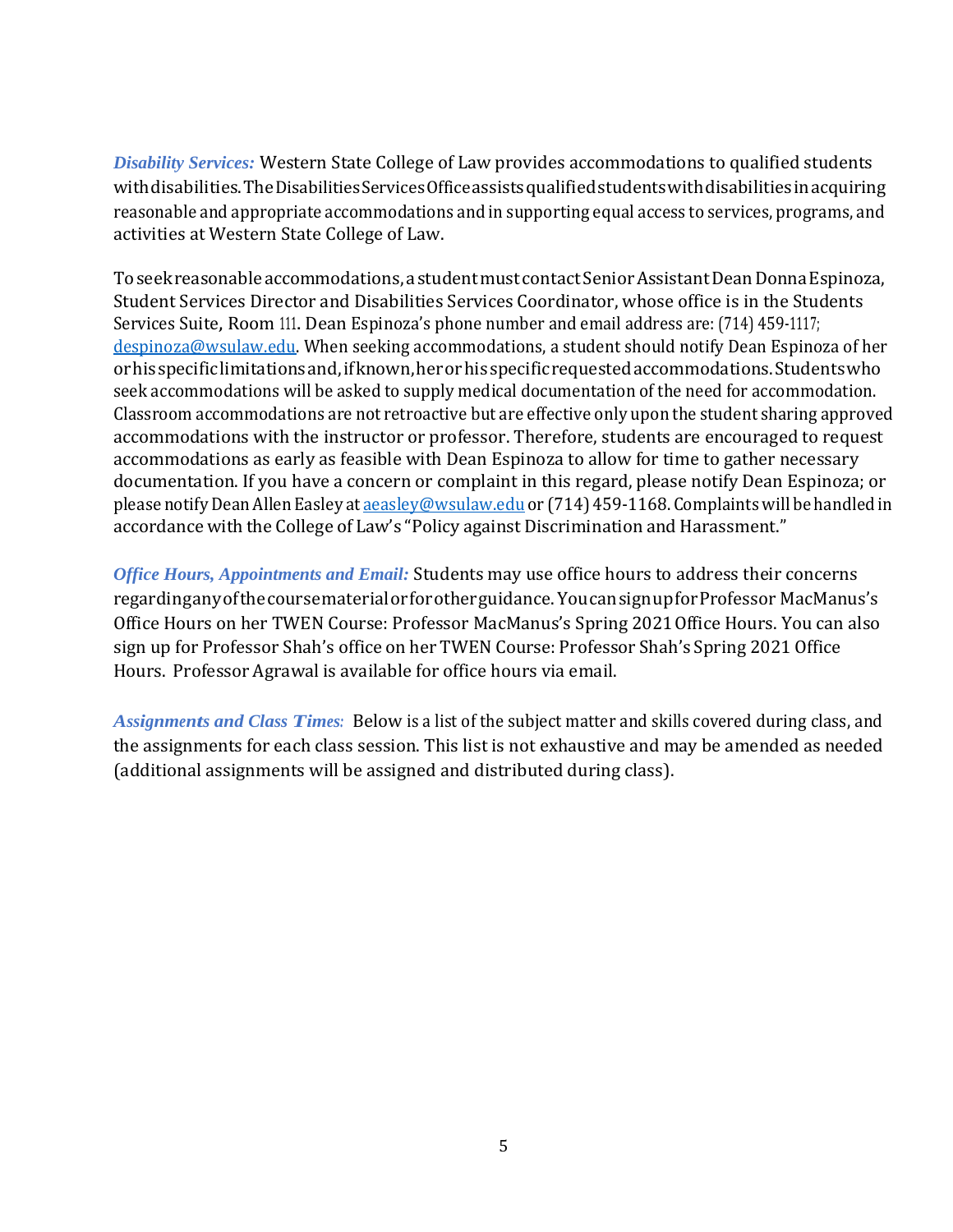### BBS ESSAY CLASS (Mondays) ASSIGNMENTS

|                |                                                |                                                                                                                        | <b>ASSIGNMENT</b>                                                                                                                                                       |
|----------------|------------------------------------------------|------------------------------------------------------------------------------------------------------------------------|-------------------------------------------------------------------------------------------------------------------------------------------------------------------------|
| <b>WEEK</b>    | <b>DATE</b>                                    | <b>SUBJECT/TOPIC</b>                                                                                                   | (Due Before                                                                                                                                                             |
|                |                                                |                                                                                                                        | <b>Next Class)</b>                                                                                                                                                      |
|                | Prior to First                                 |                                                                                                                        | Prior to First                                                                                                                                                          |
|                | Class                                          | <b>Torts</b>                                                                                                           | Class: Watch                                                                                                                                                            |
|                |                                                |                                                                                                                        | all Torts                                                                                                                                                               |
|                |                                                |                                                                                                                        | Lectures                                                                                                                                                                |
| $\mathbf{1}$   | 1/25                                           | <b>Introduction to Bar Exam</b><br>and Essay Writing                                                                   | Complete Attack Sheets for<br>Negligence, Defamation and<br><b>Strick Liability</b>                                                                                     |
| $\overline{2}$ | 2/1                                            | <b>Torts Essay:</b><br>Negligence; Defamation; Strict Liability                                                        | • Complete Attack sheets for<br>Intentional Torts & Defenses;<br>Nuisance; Products Liability and<br>3rd Party Claims<br>• Submit Torts Attack sheets on<br><b>TWEN</b> |
| 3              | 2/8                                            | <b>Torts Essay:</b><br>Intentional Torts & Defenses; Nuisance;<br>Products Liability; 3 <sup>rd</sup> Party Claims     | • Watch 1/3 of Con Law<br>Lectures<br>• Complete Attack sheets<br>• Torts Essay Writing<br><b>Assignment</b>                                                            |
| 4              | 2/16<br>(Monday<br>classes<br>meet<br>Tuesday) | <b>Constitutional Law Essay:</b><br>Standing; State Action; 1 <sup>st</sup> Amend                                      | • Watch 2/3 of Con Law<br>Lectures<br>• Complete Attack sheets                                                                                                          |
| 5              | 2/22                                           | <b>Constitutional Law Essay:</b><br>Equal Protection; Substantive Due Process;<br><b>Takings</b>                       | · Watch 3/3 of Con Law Lecture<br>• Complete Attack sheets                                                                                                              |
| 6              | 3/1                                            | <b>Constitutional Law Essay:</b><br>Judicial Review; Separation of Powers;<br>Federalism                               | Submit Con Law<br>Attack sheets on<br><b>TWEN Course</b><br><b>Con Law Essay</b><br><b>Writing Assignment</b>                                                           |
| $\overline{7}$ | 3/8                                            | <b>Midterm Prep/Bar Skills:</b><br>Cross-Over Exams; Essay Writing; Memorization<br><b>Strategies; Time Management</b> | • Watch 1/3 of PR Lecture<br>• Complete Attack sheets                                                                                                                   |
| 8              | 3/22                                           | <b>BBS ESSAY MIDTERM</b><br>(2 Essays/2 hours)                                                                         |                                                                                                                                                                         |
| 9              | 3/29                                           | <b>Professional Resp. Essay</b>                                                                                        | • Watch 2/3 of PR Lecture<br>• Complete Attack sheets                                                                                                                   |
| 10             | 4/5                                            | <b>Professional Resp. Essay</b>                                                                                        | • Watch 3/3 of PR Lecture<br>• Complete Attack sheets                                                                                                                   |
| 11             | 4/12                                           | <b>Professional Resp. Essay</b>                                                                                        | • Submit Professional Resp.<br>Attack sheets on TWEN<br>• PR Essay Writing<br><b>Assignment</b>                                                                         |
| 12             | 4/19                                           | <b>Intro to Performance Test &amp; Persuasive</b><br><b>Performance Tests</b>                                          | • Write a Persuasive<br>Performance Test and Self-                                                                                                                      |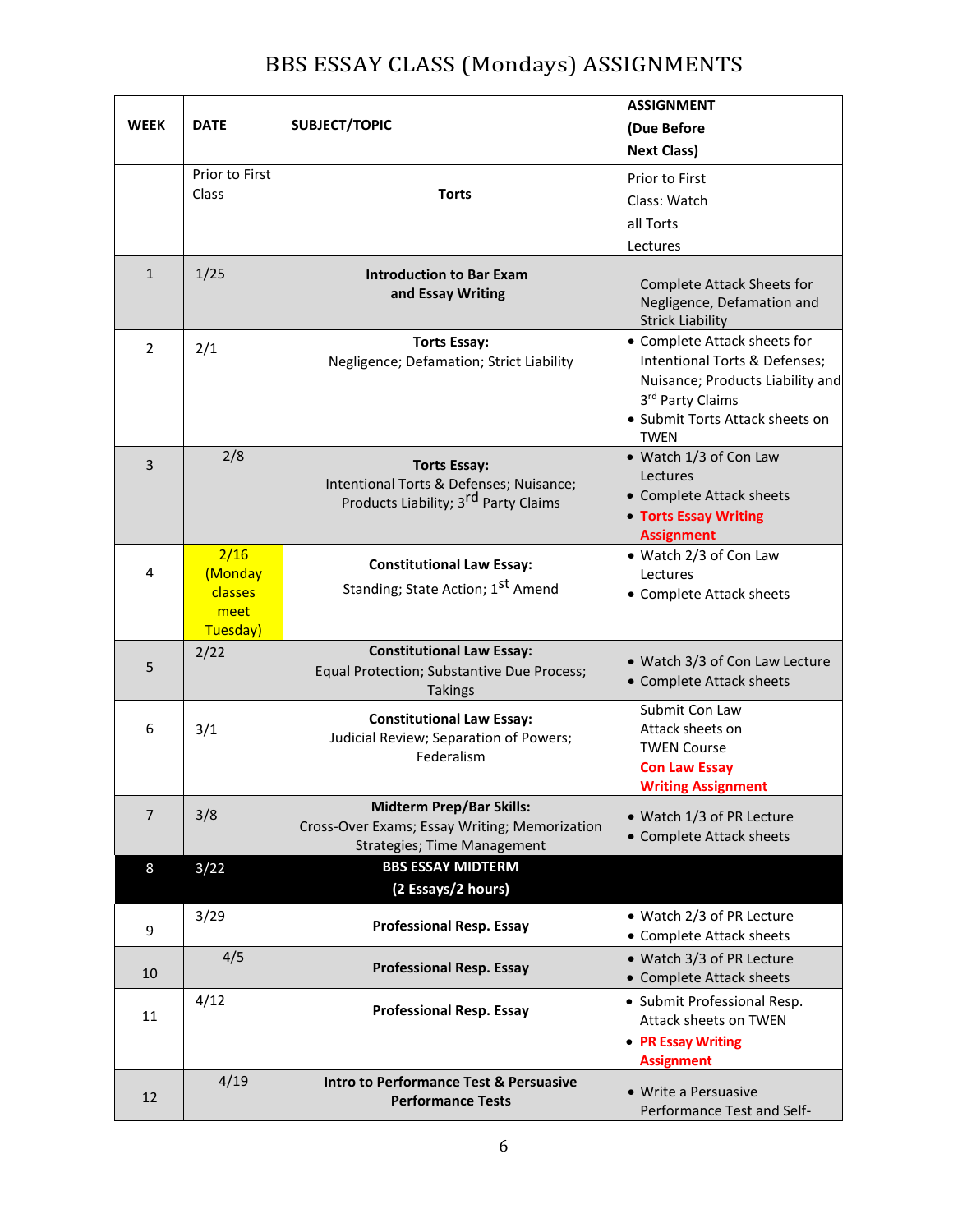|                                                                                          |      |                                                                     | Assess                                                    |
|------------------------------------------------------------------------------------------|------|---------------------------------------------------------------------|-----------------------------------------------------------|
|                                                                                          |      |                                                                     |                                                           |
| 13                                                                                       | 4/26 | <b>Objective Performance Tests</b>                                  | • Objective Performance Test<br><b>Writing Assignment</b> |
| 14                                                                                       | 5/3  | <b>Combination Performance Test</b><br><b>Summer Study Schedule</b> |                                                           |
| Final Exam (6.5 hours total + 30 minutes for lunch)<br>100 MBE Questions, 2 Essays, 1 PT |      |                                                                     |                                                           |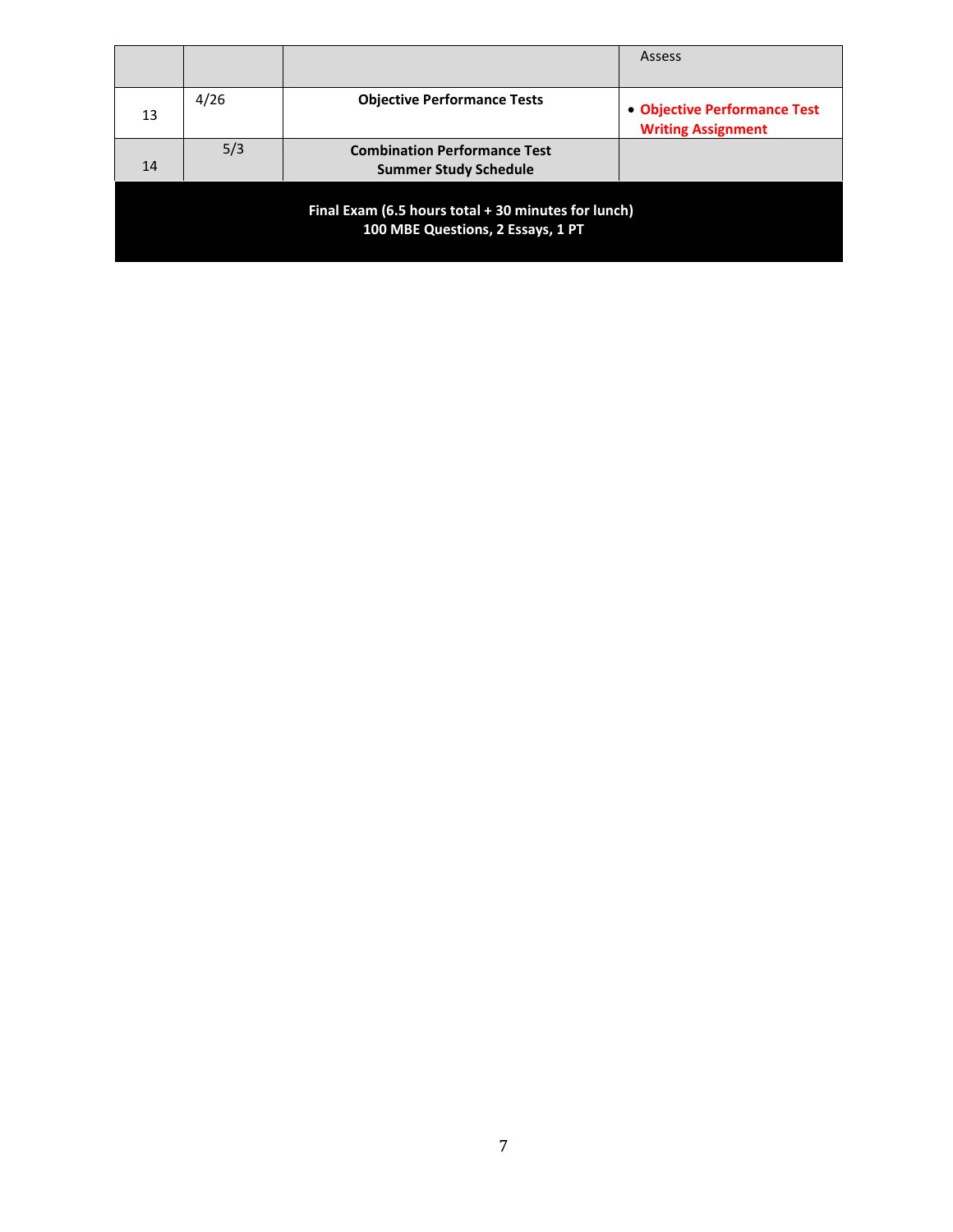## BBS MBE CLASS (Wednesdays) ASSIGNMENTS

|                |                                   |                                                            | <b>ASSIGNMENT</b>                                                                                                                                                                                                                                                                                                                                                    |
|----------------|-----------------------------------|------------------------------------------------------------|----------------------------------------------------------------------------------------------------------------------------------------------------------------------------------------------------------------------------------------------------------------------------------------------------------------------------------------------------------------------|
| <b>WEEK</b>    | <b>DATE</b>                       | SUBJECT/TOPIC                                              | (Due Before                                                                                                                                                                                                                                                                                                                                                          |
|                |                                   |                                                            | <b>Next Class)</b>                                                                                                                                                                                                                                                                                                                                                   |
|                | Prior to 1 <sup>st</sup><br>class |                                                            | • Watch CA Bar Exam & MBE<br>Overview lecture (link to<br>zoom lecture will be emailed<br>out via TWEN)<br>· Module I: View Torts Lecture<br>Chapters 1-3<br>· Module II: View Torts Lecture<br>Chapters 4-14<br>· Module III: View Torts Lecture<br>Chapters 15-17<br>Module IV: View Torts Lecture<br>Chapters 18-20                                               |
| $\mathbf{1}$   | 1/27                              | Introduction to MBE Exam & MBE Skills;<br><b>Torts MBE</b> | • Complete Torts Session #1 - 15<br><b>MBE Questions</b><br>• Complete Torts Session #2 - 15<br><b>MBE Questions</b><br>• Complete Torts Session #3 - 15<br><b>MBE Questions</b><br>• Complete Torts Session #4 - 15<br><b>MBE Questions</b><br>• Module I: View Real Property<br>Lecture Chapters 1-10<br>• Module II: View Real Property<br>Lecture Chapters 11-14 |
| $\overline{2}$ | 2/3                               | MBE:<br>Property                                           | • Complete Real Property Session<br>#1 - 15 MBE Questions<br>• Complete Real Property Session<br>#2 - 10 MBE Questions<br>• Module III: View Real Property<br>Lecture Chapters 15-21<br>• Module IV: View Real<br><b>Property Lecture Chapters</b><br>22-26                                                                                                          |
| $\mathsf{3}$   | 2/10                              | MBE:<br>Property                                           | • Complete Real Property Session<br>#3 - 15 MBE Questions<br>• Complete Real Property Session<br>#4 - 15 MBE Questions<br>• Module I: View Constitutional<br>Law Lecture Chapters 1-5<br>• Module II: View Constitutional<br>Law Lecture Chapters 6-9                                                                                                                |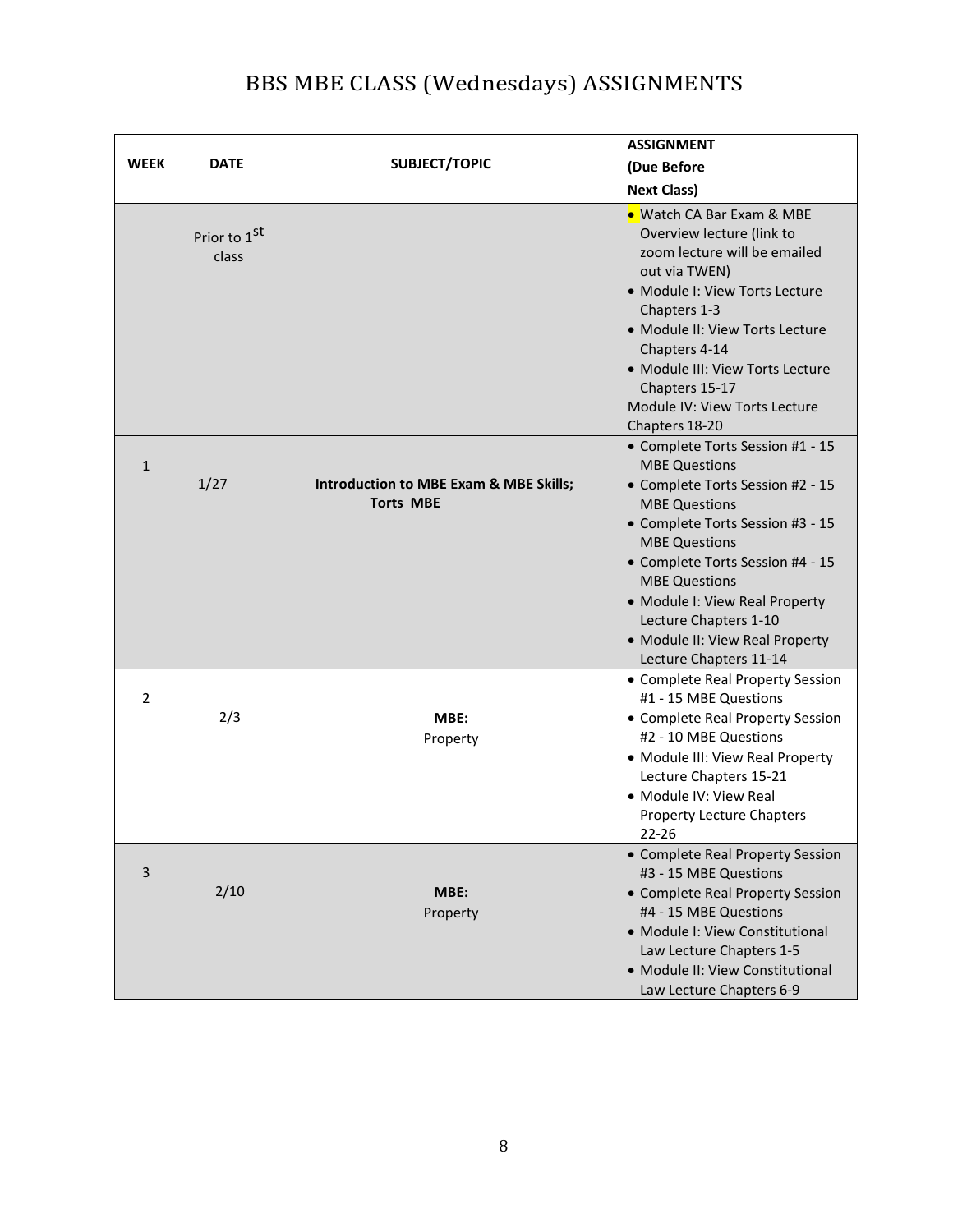| 4              | 2/17 | MBE:<br>Constitutional Law                           | • Complete Constitutional Law<br>Session #1 - 15 MBE Questions<br>• Complete Constitutional Law<br>Session #2 - 15 MBE Questions<br>• Module III: View Constitutional<br>Law Lecture Chapters 10-12<br>• Module IV: View<br><b>Constitutional Law</b><br>Lecture Chapters 13-16 |
|----------------|------|------------------------------------------------------|---------------------------------------------------------------------------------------------------------------------------------------------------------------------------------------------------------------------------------------------------------------------------------|
| 5              | 2/24 | MBE:<br><b>Constitutional Law</b>                    | • Complete Constitutional Law<br>Session #3 - 15 MBE Questions<br>• Constitutional Law Session #4 -<br><b>15 MBE Questions</b><br>· Module I: View Evidence<br>Lecture Chapters 1-5<br>· Module II: View Evidence<br>Lecture Chapters 6-12                                      |
|                |      |                                                      | $\bullet$                                                                                                                                                                                                                                                                       |
| 6              | 3/3  | MBE:<br><b>Federal Evidence</b>                      | • Complete Evidence Session #1 -<br><b>15 MBE Questions</b><br>• Complete Evidence Session #2 -<br><b>15 MBE Questions</b><br>• Module III: View Evidence<br>Lecture Chapters 13-16<br>• Module IV: View Evidence<br>Lecture Chapters 17-23                                     |
| $\overline{7}$ | 3/10 | MBE:<br><b>Federal Evidence</b>                      | • Complete Evidence Session #3 -<br>15 MBE Questions<br>• Complete Evidence Session #4 -<br>15 MBE Questions                                                                                                                                                                    |
| 8              | 3/24 | <b>BBS MBE MIDTERM</b><br>(50 MBE Questions/2 hours) | • Module I: View Contracts &<br>Sales Lecture Chapters 1-7<br>• Module II: View Contracts &<br>Sales Lecture Chapters 8-11                                                                                                                                                      |
| 9              | 3/31 | MBE:<br>Contracts                                    | • Complete Contracts Session #1 -<br>15 MBE Questions<br>• Complete Contracts Session #2 -<br>10 MBE Questions<br>• Module III: View Contracts &<br>Sales Lecture Chapters 12-15<br>• Module IV: View Contracts &<br>Sales Lecture Chapters 16-21                               |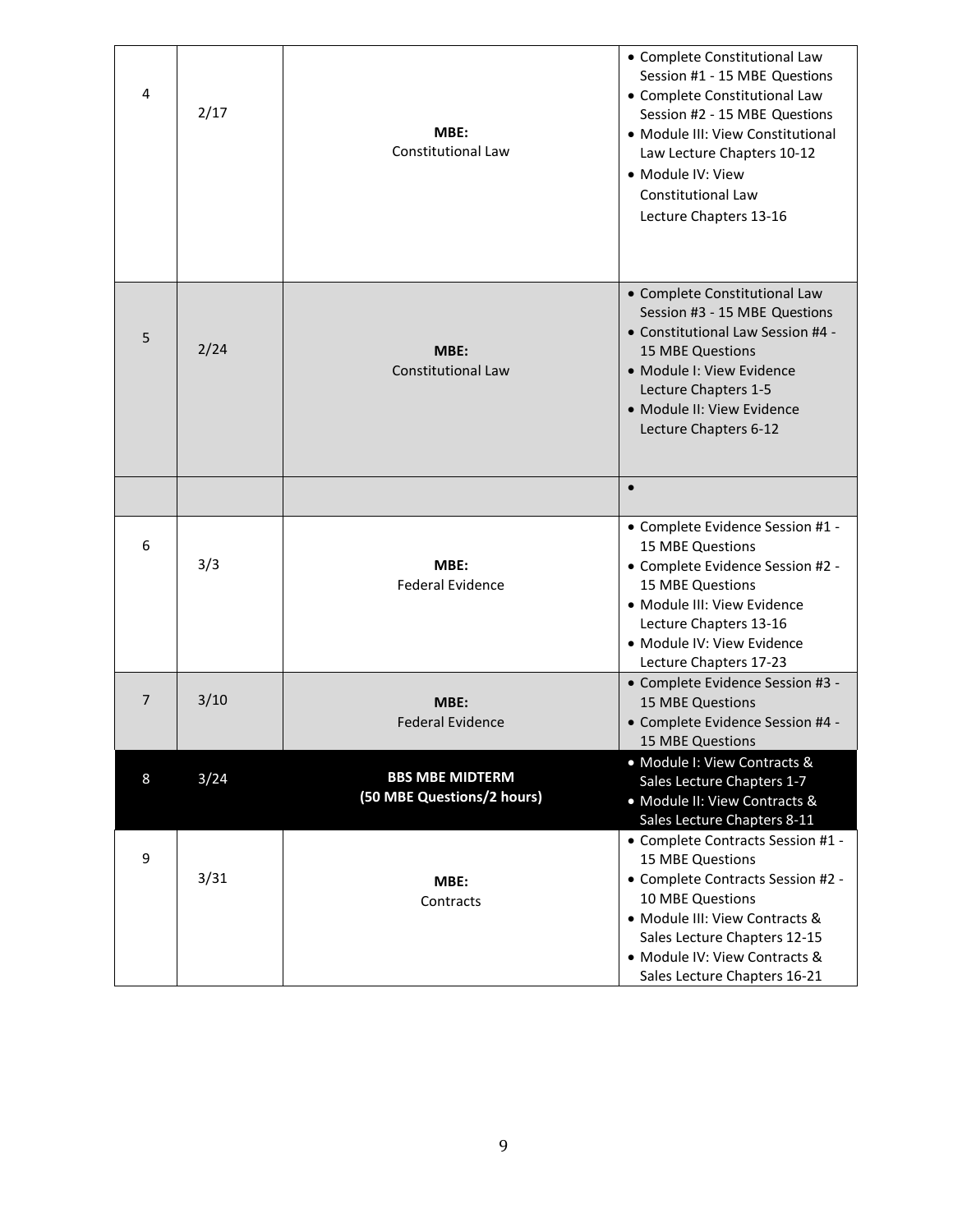| 10                                                                        | 4/7                           | MBE:<br>Contracts                      | • Complete Contracts Session #3 -<br><b>15 MBE Questions</b><br>• Complete Contracts Session #4 -<br><b>15 MBE Questions</b><br>• Module I: View Civil Procedure<br>Lecture Chapters 1-7<br>• Module II: View Civil Procedure<br>Lecture Chapters 8-11      |
|---------------------------------------------------------------------------|-------------------------------|----------------------------------------|-------------------------------------------------------------------------------------------------------------------------------------------------------------------------------------------------------------------------------------------------------------|
| 11                                                                        | 4/14                          | MBE:<br><b>Federal Civil Procedure</b> | • Complete Civil Procedure<br>Session #1 - 15 MBE Questions<br>• Complete Civil Procedure<br>Session #2 - 15 MBE Questions<br>• Module III: View Civil Procedure<br>Lecture Chapters 12-15<br>Module IV: View Civil Procedure<br>Lecture Chapters 16-19     |
| 12                                                                        | 4/21                          | MBE:<br><b>Federal Civil Procedure</b> | • Complete Civil Procedure<br>Session #3 - 15 MBE Questions<br>• Complete Civil Procedure<br>Session #4 - 15 MBE Questions<br>• Module III: View Criminal<br>Procedure Lecture Chapters 1-4<br>• Module IV: View Criminal<br>Procedure Lecture Chapters 5-9 |
| 13                                                                        | 4/28                          | MBE:<br>Criminal Procedure             | • Complete Criminal Procedure<br>Session #1 - 15 MBE Questions<br>• Complete Criminal Procedure<br>Session #2 - 15 MBE Questions<br>• Module I: View Criminal Law<br>Lecture Chapters 1-6<br>• Module II: View Criminal<br>Law Lecture Chapters 7-9         |
| 14                                                                        | No Class;<br>Due by<br>$5/4*$ | MBE:<br><b>Criminal Law</b>            | • Complete Criminal Law<br>Session #1 - 15 MBE Questions<br>• Complete Criminal Law Session<br>#2 - 15 MBE Questions                                                                                                                                        |
| Final Exam (6.5 hours total + lunch)<br>100 MBE Questions, 2 Essays, 1 PT |                               |                                        |                                                                                                                                                                                                                                                             |

**Watch criminal law class on own and have all assignments done by 5/4**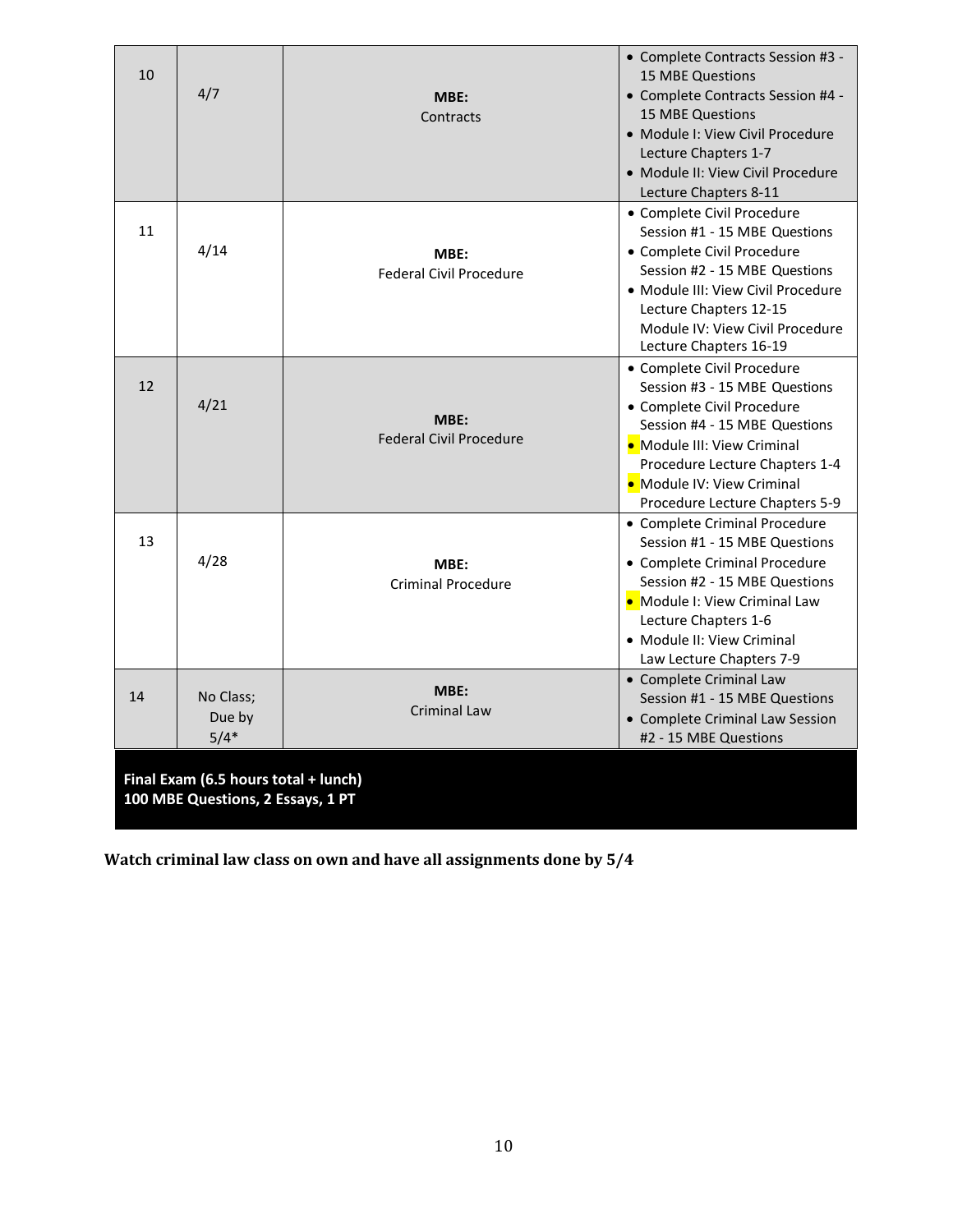**Western State College of Law – Programmatic Learning Outcomes**

#### **Western State College of Law's curriculum is designed so that every student achieves a level of competency prior to graduation in each of the eight Programmatic Learning Outcomes listed below:**

#### **(1) Doctrinal Knowledge**

Students will demonstrate knowledge of substantive and procedural law in the core curriculum subjects, including Contracts, Criminal Law, Criminal Procedure, Torts, Real Property, Business Association, Evidence, Civil Procedures, Constitutional Law, Estates, Community Property, Remedies, and Professional Responsibility.

#### **(2) Practice Skills**

Students will demonstrate the development of other law practice skills. Each student's chosen outcomes within this category will be varied based on the student's particular interests, coursework and work experiences. They may include, but are not limited to, the following topics: oral presentation and advocacy; interviewing; counseling; client service and business development; negotiations, mediation, arbitration, or other alternate dispute resolution methods; advanced legal research and writing (excluding purely academic papers and the first four units earned in introductory first-year legal research and writing class); applied legal writing such as drafting contracts, pleadings, other legal instruments; law practice management or the use of technology in law practice; cultural competency; collaboration or project management; financial analysis, such as accounting, budgeting project management, and valuation; cost benefit analysis in administrative agencies; use of technology, data analyses, or predictive coding; business strategy and behavior; pre-trial preparation, fact investigation, such as discovery, e-discovery, motion practice, assessing evidence, or utilizing experts; trial practice; professional civility and applied ethics; a law clinic that includes a classroom component; or a legal externship that includes a classroom component.

#### **(3) Legal Analysis**

Students will demonstrate the ability to identify the factual and legal issues implicated by a fact pattern and to appropriately use cases (including identifying the salient features of an appropriate precedent case, identifying legally significant similarities or differences between the precedent case and a fact pattern and explaining why those are legally significant) and rules (including the ability to connect legally significant facts in a fact pattern to the rule) to predict how a court would decide the issue. Students will also demonstrate the ability to identify and evaluate the public policies of a precedent case or rule and be able to evaluate how public policy can impact the application of a rule to the legal issue.